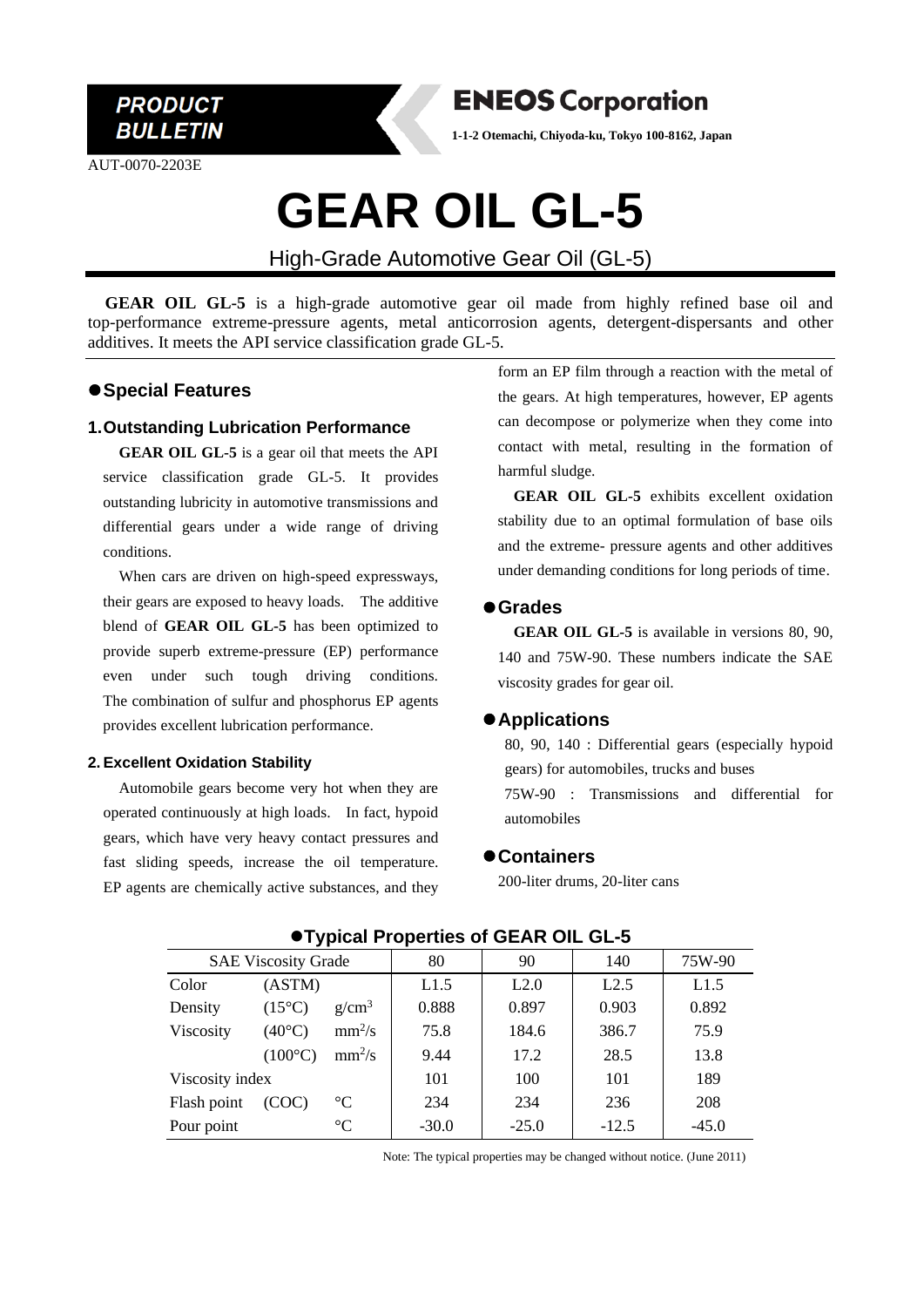

# GL-5 80、GL-5 90、GL-5 140

| <b>Composition:</b>              | Base Oil(s), Additives                                                                        |  |  |  |
|----------------------------------|-----------------------------------------------------------------------------------------------|--|--|--|
| <b>Precautionary pictograms:</b> |                                                                                               |  |  |  |
| Signal word:                     | Warning                                                                                       |  |  |  |
| <b>Hazard Statement:</b>         | May cause an allergic skin reaction.                                                          |  |  |  |
| <b>Precautionary Statements:</b> | · Do not handle until all safety precautions have been read and understood.                   |  |  |  |
| Prevention                       | · Wear protective gloves/protective clothing/eye protection/face protection.                  |  |  |  |
|                                  | • Do not allow the eyes to become exposed to the product. Do not swallow the product.         |  |  |  |
|                                  | • Contaminated work clothing should not be allowed out of the workplace.                      |  |  |  |
|                                  | • Avoid breathing dust/fume/gas/mist/vapours/spray.                                           |  |  |  |
|                                  | · Wash hands thoroughly after handling.                                                       |  |  |  |
|                                  | • Do not eat, drink or smoke when using this product.                                         |  |  |  |
| <b>Response</b>                  | · IF SWALLOWED: Immediately call a POISON CENTER/doctor.                                      |  |  |  |
|                                  | · IF SWALLOWED: Rinse mouth. Do NOT induce vomiting.                                          |  |  |  |
|                                  | • If the eyes are exposed to the product: Rinse the eyes with plenty of running water and     |  |  |  |
|                                  | immediately contact a physician.                                                              |  |  |  |
|                                  | · IF ON SKIN: Wash with plenty of soap and water.                                             |  |  |  |
|                                  | · If skin irritation or a rash occurs: Get medical advice/attention.                          |  |  |  |
|                                  | · Take off contaminated clothing and wash it before reuse.                                    |  |  |  |
| <b>Storage</b>                   | • The product must be stored in a cool, well-ventilated location where it will not be exposed |  |  |  |
|                                  | to direct sunlight.                                                                           |  |  |  |
|                                  | · Containers that have been opened must be tightly sealed.                                    |  |  |  |
| <b>Disposal</b>                  | · Dispose of contents/container in accordance with local/regional/national/international      |  |  |  |
|                                  | regulations.                                                                                  |  |  |  |
|                                  | · If there are any doubts about proper methods of handling the product, contact the point of  |  |  |  |
|                                  | purchase before proceeding with usage.                                                        |  |  |  |